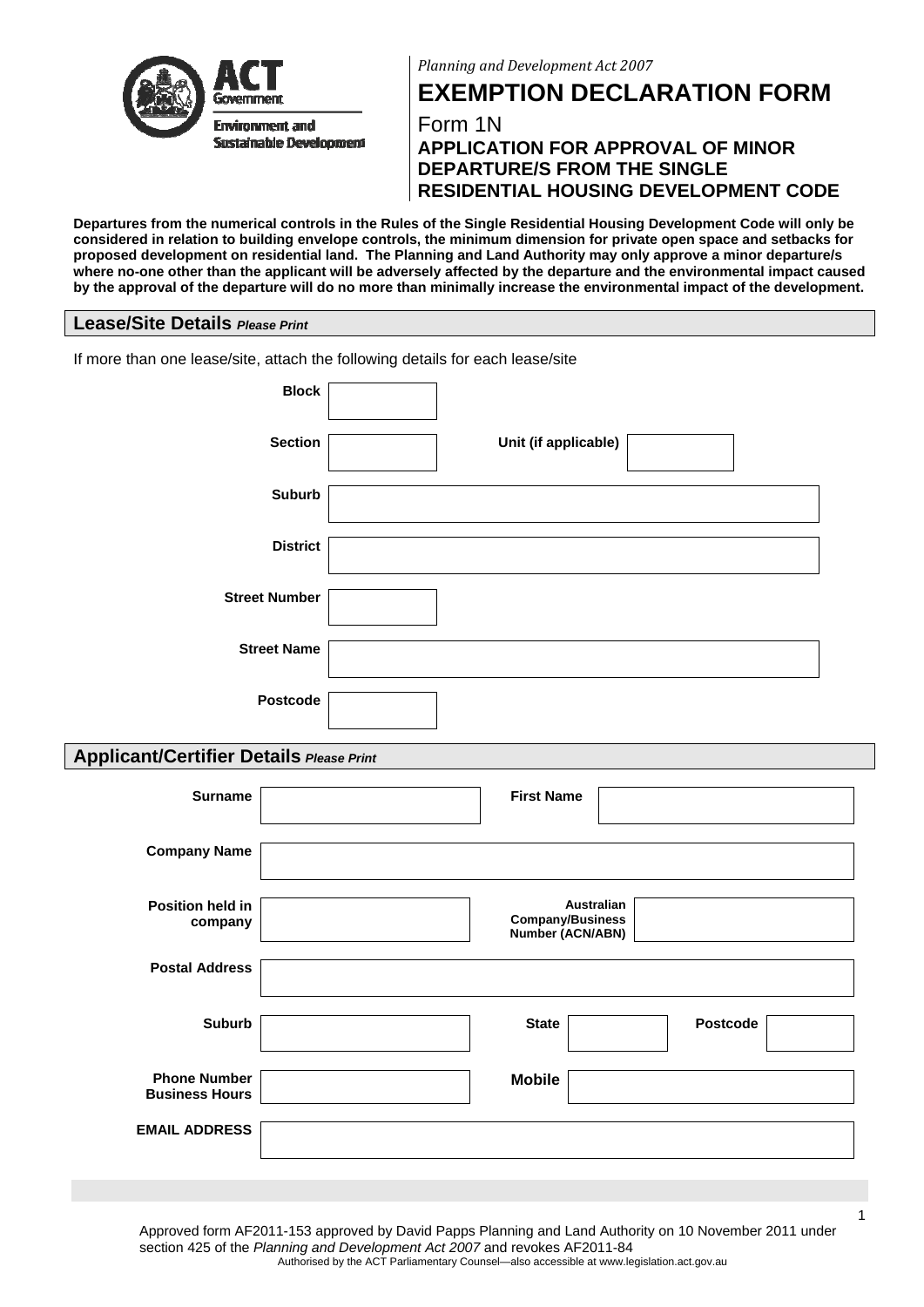# **Lessee (Property Owners) Details** *Please Print*

| 1 <sup>st</sup> Lessee's Details |  |
|----------------------------------|--|
|----------------------------------|--|

| <b>Surname</b>                               | <b>First Name</b>                                         |
|----------------------------------------------|-----------------------------------------------------------|
| <b>Company Name</b>                          |                                                           |
| Position held in<br>company                  | Australian<br><b>Company/Business</b><br>Number (ACN/ABN) |
| <b>Postal Address</b>                        |                                                           |
| <b>Suburb</b>                                | <b>Postcode</b><br><b>State</b>                           |
| <b>Phone Number</b><br><b>Business Hours</b> | <b>Mobile</b>                                             |
| <b>EMAIL ADDRESS</b>                         |                                                           |
| 2nd Lessee's Details                         |                                                           |
| <b>Surname</b>                               | <b>First Name</b>                                         |
| <b>Company Name</b>                          |                                                           |
| Position held in<br>company                  | Australian<br><b>Company/Business</b><br>Number (ACN/ABN) |
| <b>Postal Address</b>                        |                                                           |
| <b>Suburb</b>                                | <b>Postcode</b><br><b>State</b>                           |
| <b>Phone Number</b><br><b>Business Hours</b> | <b>Mobile</b>                                             |
| <b>EMAIL ADDRESS</b>                         |                                                           |
|                                              |                                                           |

*All lessees must sign authorising the lodgement of this application. In doing so the lessee gives authority to the applicant to negotiate any dealings in relation to the application through to its determination. If there are more than two lessees please ensure that the details and authorisation are attached to the application.* 

# **Decision and Plans**

**Unless otherwise specified your decision and plans will be returned via email** 

- 
- **EMAIL POST TO ME HOLD FOR COLLECTION**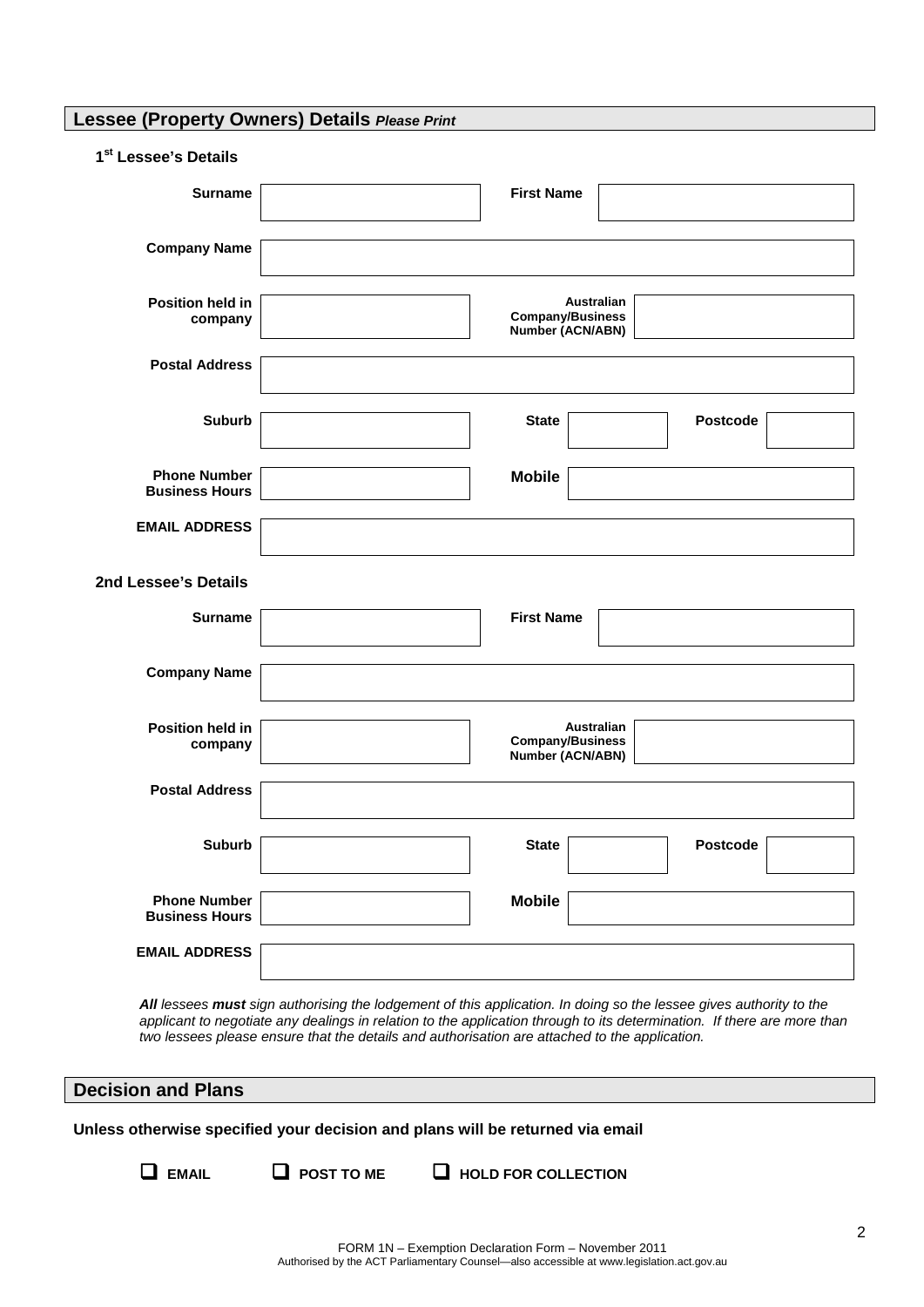### **Rule Departure/s – Residential Land ONLY**

#### **NOTE: An application for a departure from the requirements of a mandatory rule will not be approved**

This application seeks approval for the following minor departure/s from the Single Residential Housing Development Code

| <b>Rule Number</b> | <b>Description of Departure</b> |
|--------------------|---------------------------------|
|                    |                                 |
|                    |                                 |
|                    |                                 |
|                    |                                 |
|                    |                                 |
|                    |                                 |

*\*Relevant plans and supporting documentation that clearly identify the rule departure/s must be provided at the time of lodgement* 

| Is the work detailed in this application currently under construction?                                                           | $\Box$ yes | LI NO                                        |
|----------------------------------------------------------------------------------------------------------------------------------|------------|----------------------------------------------|
| Is this application for an existing structure?                                                                                   | 口 yes      | $\square$ NO                                 |
| Is the application being considered subject to a current Building Approval?<br>If YES - provide building approval project number | $\Box$ YES | $\Box$ No                                    |
| Is the application subject to a completed Building Approval?                                                                     | $\Box$ YES | $\Box$ No                                    |
| Is this application currently subject to compliance action?                                                                      | $\Box$ YFS | $\blacksquare$ $\blacksquare$ $\blacksquare$ |

**NOTE: There are penalties for deliberately giving false and misleading information. The Planning and Land Authority or Minister may revoke an approval if satisfied that the approval was obtained by fraud or misrepresentation**

#### **Applicant Declaration**

I/we declare that this application is accompanied by all of the required information or documents

I/we declare that all the information given on this form and its attachments is true and complete.

| <b>Applicant Signature (s)</b> | Date        |  |
|--------------------------------|-------------|--|
| Lessee 1 Signature (s)         | Date        |  |
| Lessee 2 Signature (s)         | <b>Date</b> |  |

*If there are more than two lessees please ensure that the details and authorisation are attached to the application.* 

#### **Privacy Notice**

The personal information on this form is being collected to enable processing of your application. Collection of personal information is authorised by Chapters 7, 8 and 9 of the *Planning and Development Act 2007*. The information that you provide may be disclosed to the ACT Revenue Office and the Registrar-General's Office. The information may be accessed by other government agencies, ACTEWAGL, ACTEW Corporation and other commercial organisations interested in development and building information. The *Planning and Development Act 2007* requires the details of applications, decisions and orders to be kept on a register and made available for public inspection. Information and documentation relevant to a development application may be made available via the Internet.

**Contact Details:**  Environment and Sustainable Development Directorate Customer Service Centre GPO Box 1908, Canberra City 2601 16 Challis Street, Dickson ACT 2602 Business Hours: 8.30am to 4.30pm weekdays (excluding Public Holidays) Phone: (02) 6207 1923 Fax: (02) 6207 1925 TTY: (02) 6207 2622 Email: **[actpla.customer.services@act.gov.au](mailto:actpla.customer.services@act.gov.au)** Website: **[www.actpla.act.gov.au](http://www.actpla.act.gov.au/)**